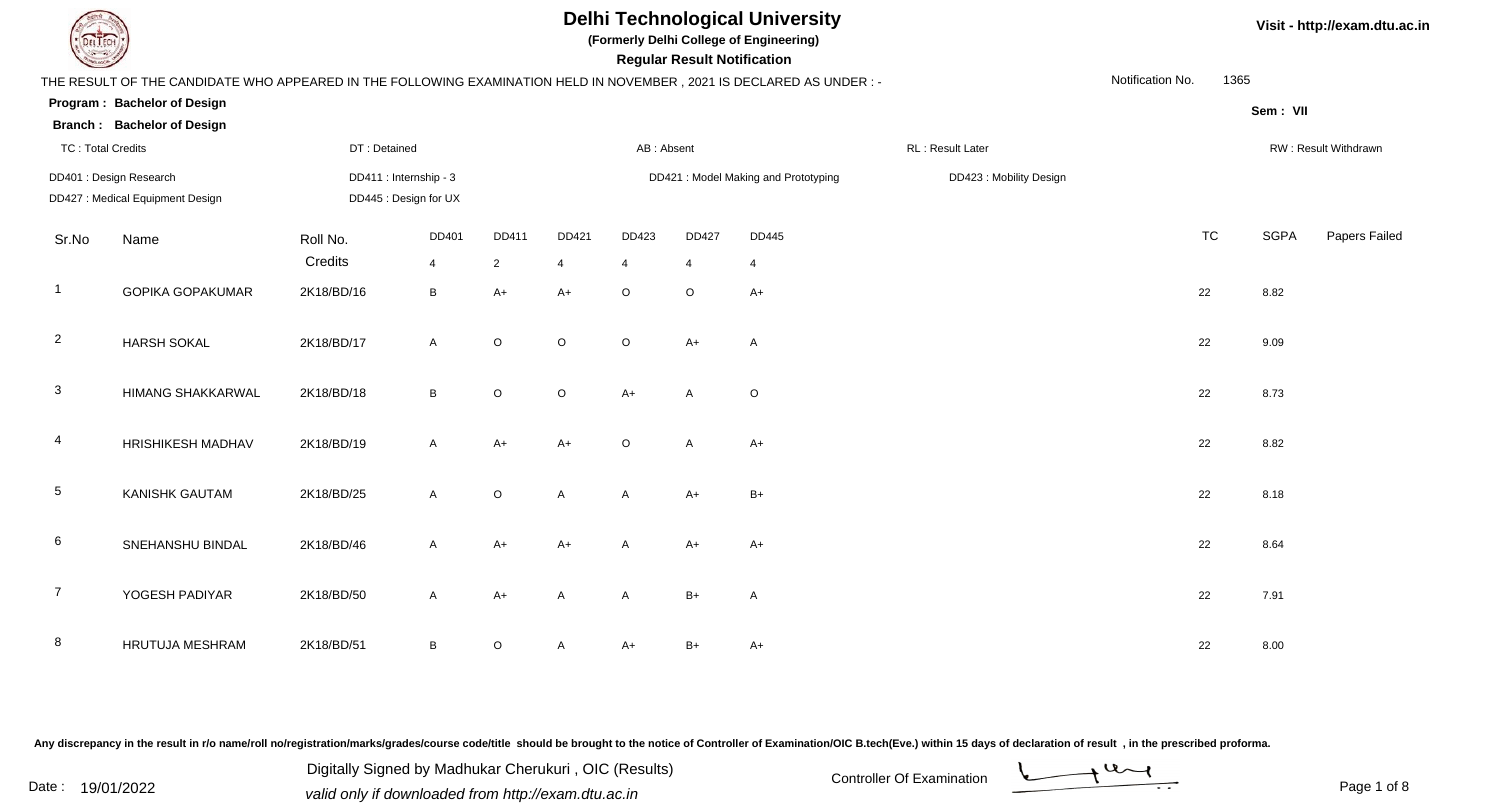| THE RESULT OF THE CANDIDATE WHO APPEARED IN |    |
|---------------------------------------------|----|
| Program: Bachelor of Design                 |    |
| Branch: Bachelor of Design                  |    |
| <b>TC: Total Credits</b>                    | D. |
| DD401: Design Research                      | DI |
| DD445 : Design for UX                       | Dľ |
|                                             |    |

**(Formerly Delhi College of Engineering)**

 **Regular Result Notification**

|                          | THE RESULT OF THE CANDIDATE WHO APPEARED IN THE FOLLOWING EXAMINATION HELD IN NOVEMBER, 2021 IS DECLARED AS UNDER :- |              |                        |                |                |                |                         |                                     |                                       | Notification No. | 1365 |             |                      |
|--------------------------|----------------------------------------------------------------------------------------------------------------------|--------------|------------------------|----------------|----------------|----------------|-------------------------|-------------------------------------|---------------------------------------|------------------|------|-------------|----------------------|
|                          | Program: Bachelor of Design                                                                                          |              |                        |                |                |                |                         |                                     |                                       |                  |      | Sem: VII    |                      |
|                          | <b>Branch: Bachelor of Design</b>                                                                                    |              |                        |                |                |                |                         |                                     |                                       |                  |      |             |                      |
| <b>TC: Total Credits</b> |                                                                                                                      | DT: Detained |                        |                |                | AB: Absent     |                         |                                     | RL: Result Later                      |                  |      |             | RW: Result Withdrawn |
|                          | DD401 : Design Research                                                                                              |              | DD411 : Internship - 3 |                |                |                |                         | DD421: Model Making and Prototyping | DD433 : New Media Studies             |                  |      |             |                      |
|                          | DD445 : Design for UX                                                                                                |              | DD447 : Service Design |                |                |                |                         |                                     |                                       |                  |      |             |                      |
| Sr.No                    | Name                                                                                                                 | Roll No.     | DD401                  | DD411          | DD421          | DD433          | DD445                   | <b>DD447</b>                        |                                       | <b>TC</b>        |      | <b>SGPA</b> | Papers Failed        |
|                          |                                                                                                                      | Credits      | 4                      | $\overline{2}$ | $\overline{4}$ | 4              | $\overline{4}$          | $\overline{4}$                      |                                       |                  |      |             |                      |
| 9                        | MITHRAVINDA KG                                                                                                       | 2K18/BD/31   | $B+$                   | $\circ$        | $A+$           | $A+$           | $A+$                    | A                                   |                                       | 22               |      | 8.55        |                      |
| 10                       | <b>AYUSHI SURI</b>                                                                                                   | 2K18/BD/60   | $A+$                   | O              | $\overline{A}$ | $A+$           | A+                      | $A+$                                |                                       | 22               |      | 8.91        |                      |
|                          | DD401 : Design Research                                                                                              |              | DD411 : Internship - 3 |                |                |                | DD423 : Mobility Design |                                     | DD433 : New Media Studies             |                  |      |             |                      |
|                          | DD441 : Augmented and Virtual Reality                                                                                |              | DD445 : Design for UX  |                |                |                |                         |                                     |                                       |                  |      |             |                      |
| Sr.No                    | Name                                                                                                                 | Roll No.     | DD401                  | DD411          | DD423          | DD433          | DD441                   | <b>DD445</b>                        |                                       | <b>TC</b>        |      | <b>SGPA</b> | Papers Failed        |
|                          |                                                                                                                      | Credits      | $\overline{4}$         | 2              | $\overline{4}$ | 4              | 4                       | 4                                   |                                       |                  |      |             |                      |
| 11                       | SALAVADHI SAGAR                                                                                                      | 2K18/BD/41   | B                      | $A+$           | $B+$           | $B+$           | $B+$                    | $B+$                                |                                       | 22               |      | 7.00        |                      |
|                          | DD401 : Design Research                                                                                              |              | DD411 : Internship - 3 |                |                |                | DD423 : Mobility Design |                                     | DD441 : Augmented and Virtual Reality |                  |      |             |                      |
|                          | DD445 : Design for UX                                                                                                |              | DD447 : Service Design |                |                |                |                         |                                     |                                       |                  |      |             |                      |
| Sr.No                    | Name                                                                                                                 | Roll No.     | DD401                  | <b>DD411</b>   | DD423          | DD441          | DD445                   | <b>DD447</b>                        |                                       | <b>TC</b>        |      | <b>SGPA</b> | Papers Failed        |
|                          |                                                                                                                      | Credits      | $\overline{4}$         | $\overline{2}$ | 4              | $\overline{4}$ | 4                       | 4                                   |                                       |                  |      |             |                      |
| 12                       | <b>ANKIT KUMAR</b>                                                                                                   | 2K18/BD/09   | $A+$                   | $\circ$        | $A+$           | $A+$           | $A+$                    | $B+$                                |                                       | 22               |      | 8.73        |                      |

Any discrepancy in the result in r/o name/roll no/registration/marks/grades/course code/title should be brought to the notice of Controller of Examination/OIC B.tech(Eve.) within 15 days of declaration of result, in the pr

Date : 19/01/2022<br>
valid only if downloaded from http://exam.dtu.ac.in<br>
Page 2 of Digitally Signed by Madhukar Cherukuri , OIC (Results)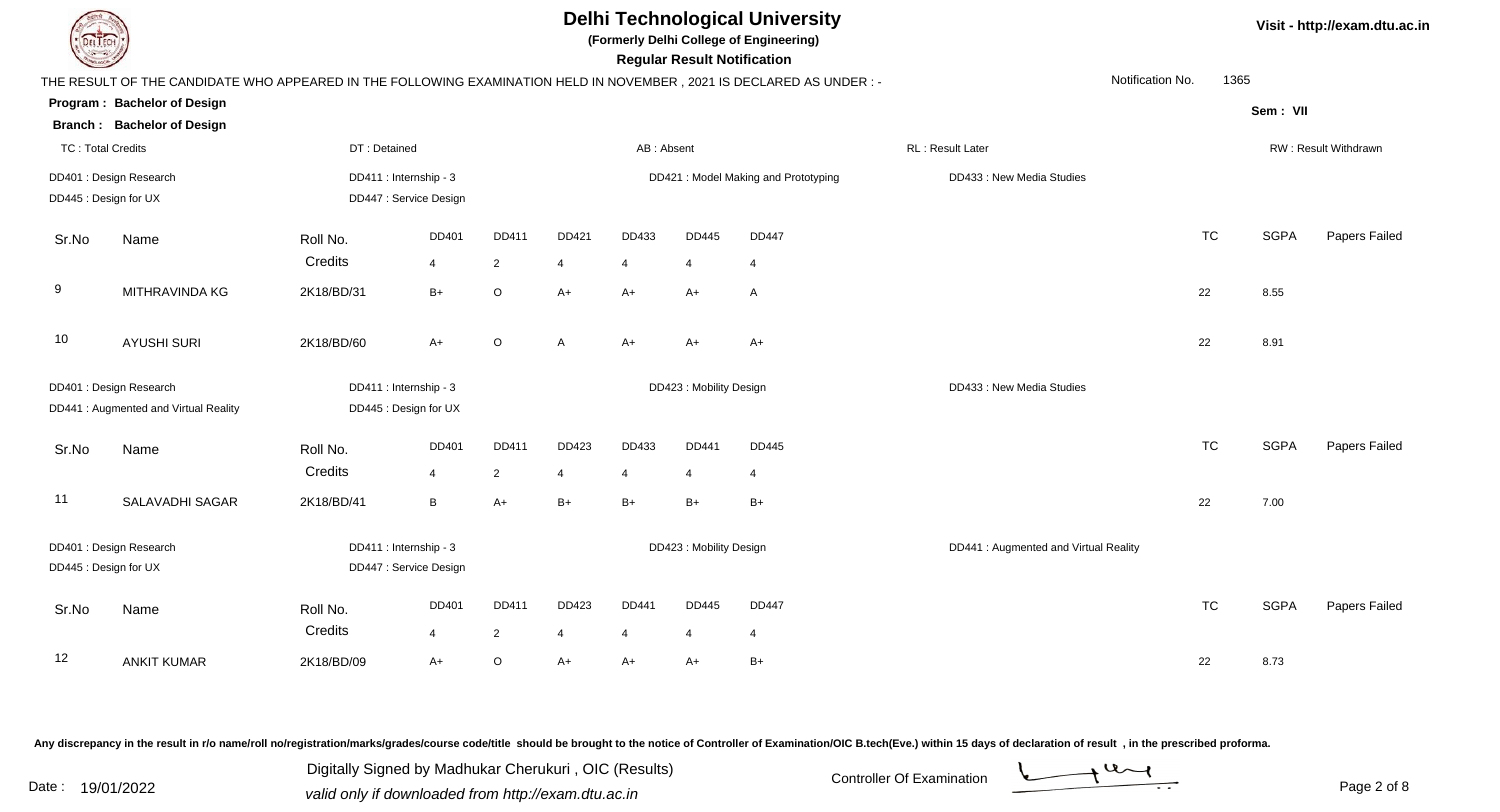**(Formerly Delhi College of Engineering)**

 **Regular Result Notification**

|                          | THE RESULT OF THE CANDIDATE WHO APPEARED IN THE FOLLOWING EXAMINATION HELD IN NOVEMBER , 2021 IS DECLARED AS UNDER :- |                        |                |                |                |                |                          |                                  |                                                  | Notification No. | 1365        |                       |
|--------------------------|-----------------------------------------------------------------------------------------------------------------------|------------------------|----------------|----------------|----------------|----------------|--------------------------|----------------------------------|--------------------------------------------------|------------------|-------------|-----------------------|
|                          | Program: Bachelor of Design                                                                                           |                        |                |                |                |                |                          |                                  |                                                  |                  | Sem: VII    |                       |
|                          | <b>Branch: Bachelor of Design</b>                                                                                     |                        |                |                |                |                |                          |                                  |                                                  |                  |             |                       |
| <b>TC: Total Credits</b> |                                                                                                                       | DT: Detained           |                |                |                | AB: Absent     |                          |                                  | RL: Result Later                                 |                  |             | RW: Result Withdrawn  |
|                          | DD401 : Design Research<br>DD441 : Augmented and Virtual Reality                                                      | DD411 : Internship - 3 |                |                |                |                |                          | DD427 : Medical Equipment Design | DD435: Advance Animation and Moving Image Design |                  |             |                       |
| Sr.No                    | Name                                                                                                                  | Roll No.               | DD401          | DD411          | DD427          | DD435          | DD441                    |                                  |                                                  | <b>TC</b>        | <b>SGPA</b> | Papers Failed         |
|                          |                                                                                                                       | Credits                | $\overline{4}$ | $\overline{2}$ | $\overline{4}$ | $\overline{4}$ | $\overline{4}$           |                                  |                                                  |                  |             |                       |
| 13                       | ADARSH DALABEHERA                                                                                                     | 2K18/BD/02             | F.             | C              | F              | F.             | B                        |                                  |                                                  | 6                | 1.89        | DD401DD427,<br>DD435, |
|                          | DD401 : Design Research                                                                                               | DD411 : Internship - 3 |                |                |                |                | DD433: New Media Studies |                                  | DD435: Advance Animation and Moving Image Design |                  |             |                       |
|                          | DD441: Augmented and Virtual Reality                                                                                  | DD445 : Design for UX  |                |                |                |                |                          |                                  |                                                  |                  |             |                       |
| Sr.No                    | Name                                                                                                                  | Roll No.               | DD401          | DD411          | DD433          | DD435          | DD441                    | DD445                            |                                                  | <b>TC</b>        | <b>SGPA</b> | Papers Failec         |
|                          |                                                                                                                       | Credits                | $\overline{4}$ | $\overline{2}$ | $\overline{4}$ | 4              | $\overline{4}$           |                                  |                                                  |                  |             |                       |
| 14                       | KHUSHBU ANAND                                                                                                         | 2K18/BD/52             | $\mathsf{A}$   | B              | A              | F              | A+                       | $B+$                             |                                                  | 18               | 6.36        | DD435,                |
|                          |                                                                                                                       |                        |                |                |                |                |                          |                                  |                                                  |                  |             |                       |

Any discrepancy in the result in r/o name/roll no/registration/marks/grades/course code/title should be brought to the notice of Controller of Examination/OIC B.tech(Eve.) within 15 days of declaration of result, in the pr



**Visit - http://exam.dtu.ac.in**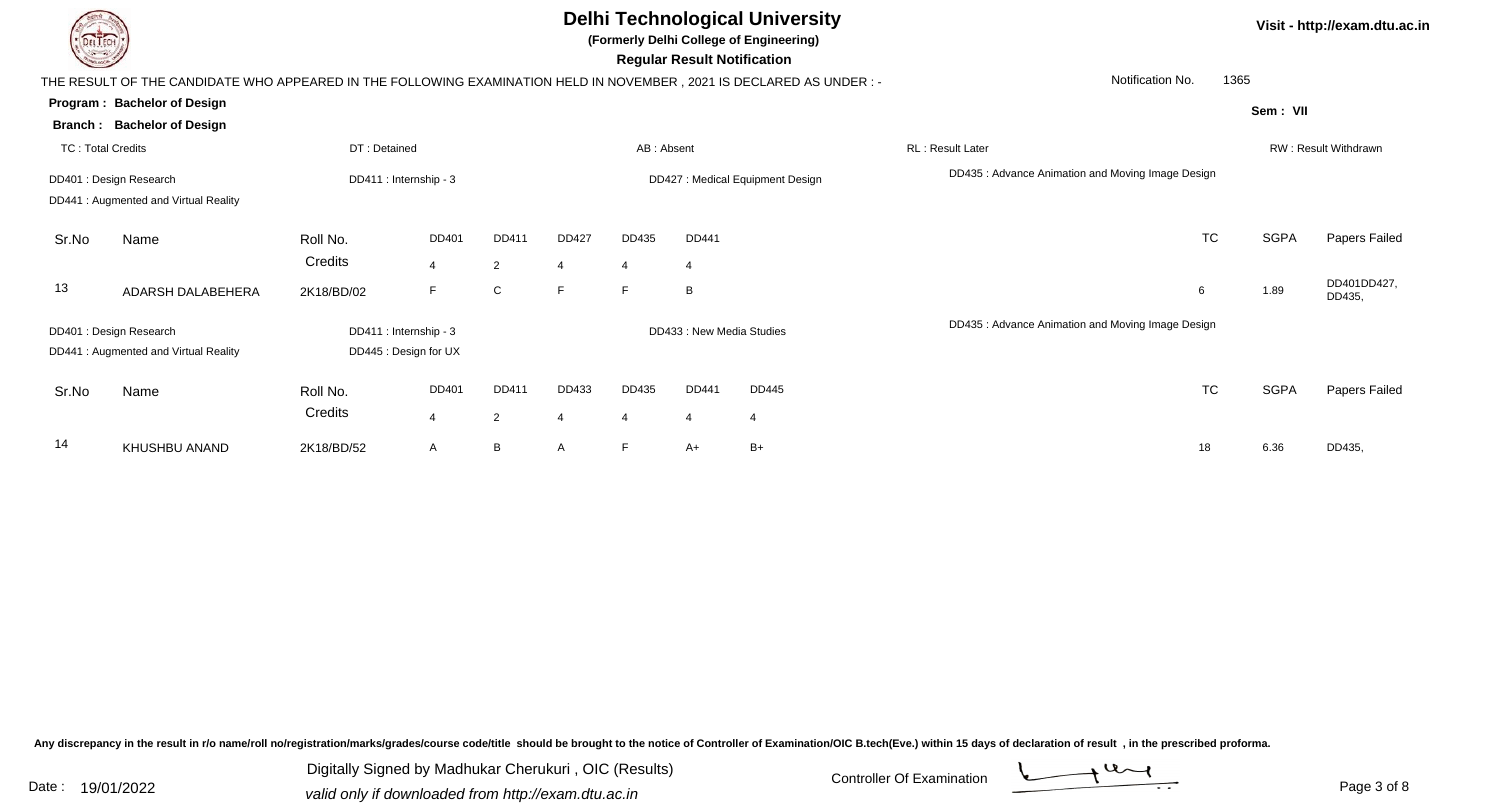

**(Formerly Delhi College of Engineering)**

 **Regular Result Notification**

#### **Visit - http://exam.dtu.ac.in**

| $\begin{picture}(220,20) \put(0,0){\dashbox{0.5}(20,0){ }} \put(15,0){\circle{10}} \put(15,0){\circle{10}} \put(15,0){\circle{10}} \put(15,0){\circle{10}} \put(15,0){\circle{10}} \put(15,0){\circle{10}} \put(15,0){\circle{10}} \put(15,0){\circle{10}} \put(15,0){\circle{10}} \put(15,0){\circle{10}} \put(15,0){\circle{10}} \put(15,0){\circle{10}} \put(15,0){\circle{10}} \put(15$ |                                                                                                                      |              |                        |                |                |                | Regular Result Notification |                |                  |                                       |                  |           |             |                      |
|---------------------------------------------------------------------------------------------------------------------------------------------------------------------------------------------------------------------------------------------------------------------------------------------------------------------------------------------------------------------------------------------|----------------------------------------------------------------------------------------------------------------------|--------------|------------------------|----------------|----------------|----------------|-----------------------------|----------------|------------------|---------------------------------------|------------------|-----------|-------------|----------------------|
|                                                                                                                                                                                                                                                                                                                                                                                             | THE RESULT OF THE CANDIDATE WHO APPEARED IN THE FOLLOWING EXAMINATION HELD IN NOVEMBER, 2021 IS DECLARED AS UNDER :- |              |                        |                |                |                |                             |                |                  |                                       | Notification No. | 1365      |             |                      |
|                                                                                                                                                                                                                                                                                                                                                                                             | Program: Bachelor of Design                                                                                          |              |                        |                |                |                |                             |                |                  |                                       |                  |           | Sem: VII    |                      |
|                                                                                                                                                                                                                                                                                                                                                                                             | <b>Branch: Bachelor of Design</b>                                                                                    |              |                        |                |                |                |                             |                |                  |                                       |                  |           |             |                      |
| <b>TC: Total Credits</b>                                                                                                                                                                                                                                                                                                                                                                    |                                                                                                                      | DT: Detained |                        |                |                | AB: Absent     |                             |                | RL: Result Later |                                       |                  |           |             | RW: Result Withdrawn |
|                                                                                                                                                                                                                                                                                                                                                                                             | DD401 : Design Research                                                                                              |              | DD411 : Internship - 3 |                |                |                | DD433 : New Media Studies   |                |                  | DD441 : Augmented and Virtual Reality |                  |           |             |                      |
| DD445 : Design for UX                                                                                                                                                                                                                                                                                                                                                                       |                                                                                                                      |              | DD447 : Service Design |                |                |                |                             |                |                  |                                       |                  |           |             |                      |
| Sr.No                                                                                                                                                                                                                                                                                                                                                                                       | Name                                                                                                                 | Roll No.     | DD401                  | DD411          | DD433          | <b>DD441</b>   | DD445                       | <b>DD447</b>   |                  |                                       |                  | <b>TC</b> | <b>SGPA</b> | Papers Failec        |
|                                                                                                                                                                                                                                                                                                                                                                                             |                                                                                                                      | Credits      | $\overline{4}$         | $\overline{2}$ | $\overline{4}$ | $\overline{4}$ | $\overline{4}$              | $\overline{4}$ |                  |                                       |                  |           |             |                      |
| 15                                                                                                                                                                                                                                                                                                                                                                                          | ABHISHEK SINGH                                                                                                       | 2K18/BD/01   | $\mathsf{A}$           | $\mathsf O$    | $\mathsf O$    | $A+$           | $A+$                        | $B+$           |                  |                                       |                  | 22        | 8.73        |                      |
| 16                                                                                                                                                                                                                                                                                                                                                                                          | <b>ADITYA BANSAL</b>                                                                                                 | 2K18/BD/03   | $A+$                   | $\circ$        | $A+$           | $A+$           | $A+$                        | $B+$           |                  |                                       |                  | 22        | 8.73        |                      |
| 17                                                                                                                                                                                                                                                                                                                                                                                          | AKASH KUMAR SETH                                                                                                     | 2K18/BD/04   | $\, {\sf B}$           | $\mathsf O$    | $\mathsf O$    | $B+$           | $A+$                        | Α              |                  |                                       |                  | 22        | 8.18        |                      |
| 18                                                                                                                                                                                                                                                                                                                                                                                          | AKASH SAVIO SEN                                                                                                      | 2K18/BD/05   | $\circ$                | $A+$           | A              | $\circ$        | $B+$                        | $B+$           |                  |                                       |                  | 22        | 8.45        |                      |
| 19                                                                                                                                                                                                                                                                                                                                                                                          | AKSHITA MISHRA                                                                                                       | 2K18/BD/06   | $\, {\bf B} \,$        | $\mathsf O$    | $A+$           | $B+$           | $A+$                        | $\circ$        |                  |                                       |                  | 22        | 8.36        |                      |
| 20                                                                                                                                                                                                                                                                                                                                                                                          | ANGAD BHALLA                                                                                                         | 2K18/BD/07   | $\circ$                | $\circ$        | $A+$           | $\circ$        | $\circ$                     | $\circ$        |                  |                                       |                  | 22        | 9.82        |                      |
| 21                                                                                                                                                                                                                                                                                                                                                                                          | ANIRUDH KUNDU                                                                                                        | 2K18/BD/08   | $B+$                   | $\circ$        | $A+$           | $\circ$        | $\mathsf O$                 | $A+$           |                  |                                       |                  | 22        | 9.09        |                      |
| 22                                                                                                                                                                                                                                                                                                                                                                                          | <b>ANSHITA GOEL</b>                                                                                                  | 2K18/BD/10   | $\, {\sf B}$           | $\circ$        | $\mathsf O$    | $B+$           | $\circ$                     | $\circ$        |                  |                                       |                  | 22        | 8.73        |                      |
| 23                                                                                                                                                                                                                                                                                                                                                                                          | ARSHIA GUPTA                                                                                                         | 2K18/BD/11   | $\mathsf{A}$           | $\circ$        | $A+$           | A              | $A+$                        | $\mathsf{A}$   |                  |                                       |                  | 22        | 8.55        |                      |
|                                                                                                                                                                                                                                                                                                                                                                                             |                                                                                                                      |              |                        |                |                |                |                             |                |                  |                                       |                  |           |             |                      |

Any discrepancy in the result in r/o name/roll no/registration/marks/grades/course code/title should be brought to the notice of Controller of Examination/OIC B.tech(Eve.) within 15 days of declaration of result, in the pr

Date : 19/01/2022 Valid only if downloaded from http://exam.dtu.ac.in<br>
Date : 19/01/2022 valid only if downloaded from http://exam.dtu.ac.in Digitally Signed by Madhukar Cherukuri , OIC (Results)

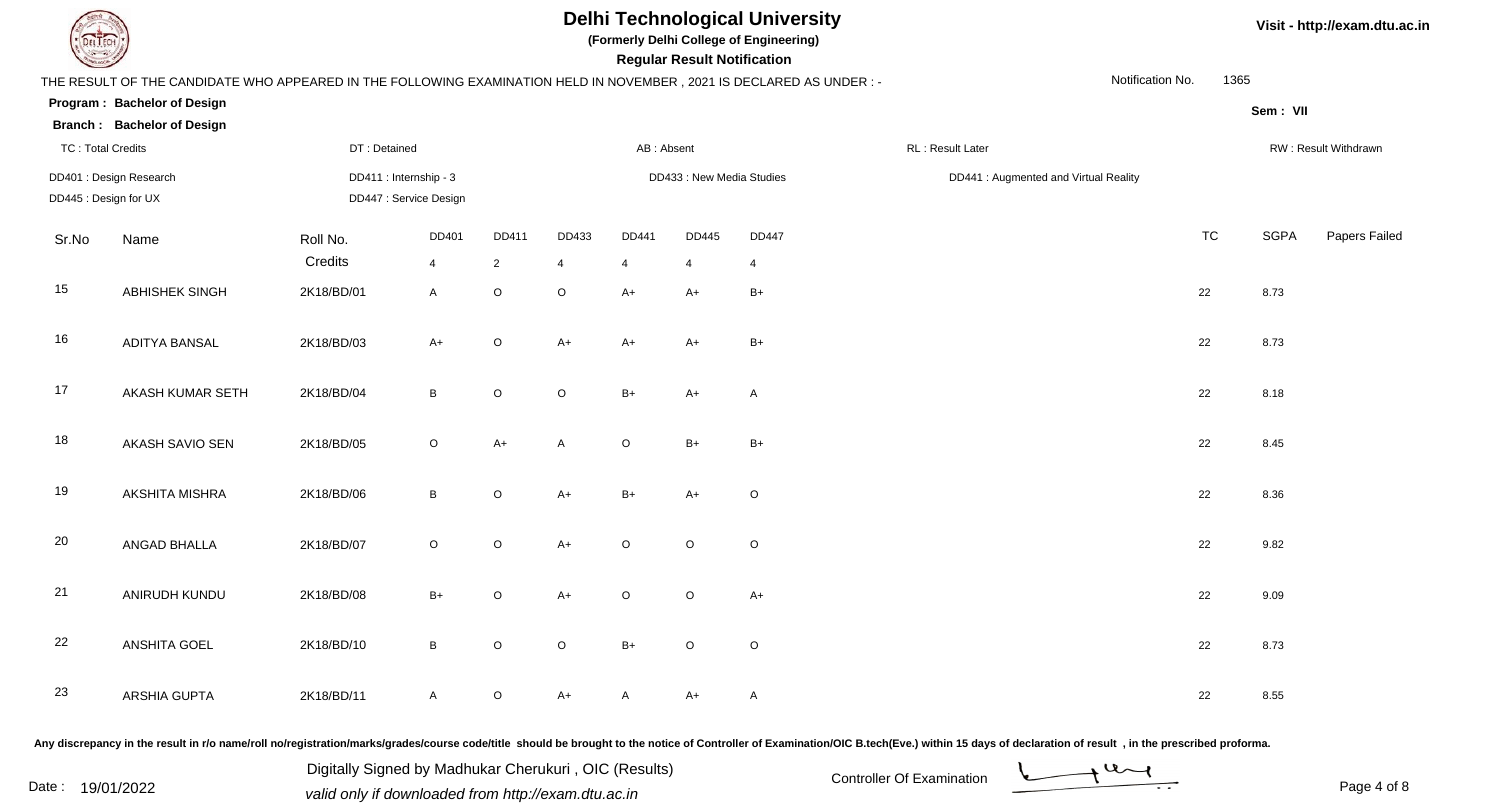

**(Formerly Delhi College of Engineering)**

|  | Visit - http://exam.dtu.ac.in |  |
|--|-------------------------------|--|
|--|-------------------------------|--|

| <b>Consulton Property</b> |                                                                                                                     |                     |                                                  |                      |                         |                         | <b>Regular Result Notification</b> |                                |                  |                                       |           |             |                      |
|---------------------------|---------------------------------------------------------------------------------------------------------------------|---------------------|--------------------------------------------------|----------------------|-------------------------|-------------------------|------------------------------------|--------------------------------|------------------|---------------------------------------|-----------|-------------|----------------------|
|                           | THE RESULT OF THE CANDIDATE WHO APPEARED IN THE FOLLOWING EXAMINATION HELD IN NOVEMBER, 2021 IS DECLARED AS UNDER:- |                     |                                                  |                      |                         |                         |                                    |                                |                  | Notification No.                      | 1365      |             |                      |
|                           | Program: Bachelor of Design                                                                                         |                     |                                                  |                      |                         |                         |                                    |                                |                  |                                       |           | Sem: VII    |                      |
|                           | <b>Branch: Bachelor of Design</b>                                                                                   |                     |                                                  |                      |                         |                         |                                    |                                |                  |                                       |           |             |                      |
| <b>TC: Total Credits</b>  |                                                                                                                     | DT: Detained        |                                                  |                      |                         | AB: Absent              |                                    |                                | RL: Result Later |                                       |           |             | RW: Result Withdrawn |
| DD445 : Design for UX     | DD401 : Design Research                                                                                             |                     | DD411 : Internship - 3<br>DD447 : Service Design |                      |                         |                         | DD433 : New Media Studies          |                                |                  | DD441 : Augmented and Virtual Reality |           |             |                      |
| Sr.No                     | Name                                                                                                                | Roll No.<br>Credits | DD401<br>$\overline{4}$                          | DD411<br>$2^{\circ}$ | DD433<br>$\overline{4}$ | DD441<br>$\overline{4}$ | <b>DD445</b><br>$\overline{4}$     | <b>DD447</b><br>$\overline{4}$ |                  |                                       | <b>TC</b> | <b>SGPA</b> | Papers Failed        |
| 24                        | DEBADITYA SEKHAR JENA                                                                                               | 2K18/BD/12          | B                                                | $\circ$              | $\circ$                 | $B+$                    | $\circ$                            | A                              |                  |                                       | 22        | 8.36        |                      |
| 25                        | DHRUVI JHANJI                                                                                                       | 2K18/BD/13          | $A+$                                             | $\circ$              | $A+$                    | $A+$                    | $\circ$                            | $B+$                           |                  |                                       | 22        | 8.91        |                      |
| 26                        | <b>DIRGHA TAYAL</b>                                                                                                 | 2K18/BD/14          | B                                                | $A+$                 | $A+$                    | A                       | A                                  | $\mathsf{A}$                   |                  |                                       | 22        | 7.91        |                      |
| 27                        | <b>DIVYANSH</b>                                                                                                     | 2K18/BD/15          | $\mathsf{A}$                                     | $\circ$              | $A+$                    | A                       | $\mathsf F$                        | $\, {\sf B}$                   |                  |                                       | 18        | 6.55        | DD445,               |
| 28                        | <b>IPSHITA SINGH</b>                                                                                                | 2K18/BD/20          | $\, {\bf B} \,$                                  | $\circ$              | $\mathsf O$             | $B+$                    | $A+$                               | $A+$                           |                  |                                       | 22        | 8.36        |                      |
| 29                        | <b>ISHIKA GOSWAMI</b>                                                                                               | 2K18/BD/21          | $\mathsf{A}$                                     | $\mathsf O$          | $A+$                    | $A+$                    | A+                                 | $A+$                           |                  |                                       | 22        | 8.91        |                      |
| 30                        | <b>ISHITA DOBHAL</b>                                                                                                | 2K18/BD/22          | B                                                | $A+$                 | $A+$                    | $B+$                    | B                                  | $\circ$                        |                  |                                       | 22        | 7.73        |                      |
| 31                        | JIVESH SAINI                                                                                                        | 2K18/BD/24          | $\, {\sf B}$                                     | $\circ$              | $A+$                    | $\sf B$                 | A                                  | $B+$                           |                  |                                       | 22        | 7.45        |                      |
| 32                        | <b>KARTIK BASUMATARY</b>                                                                                            | 2K18/BD/26          | $\, {\sf B}$                                     | $\circ$              | A                       | B                       | $B+$                               | $B+$                           |                  |                                       | 22        | 7.09        |                      |
|                           |                                                                                                                     |                     |                                                  |                      |                         |                         |                                    |                                |                  |                                       |           |             |                      |

Any discrepancy in the result in r/o name/roll no/registration/marks/grades/course code/title should be brought to the notice of Controller of Examination/OIC B.tech(Eve.) within 15 days of declaration of result, in the pr

Date : 19/01/2022 Valid only if downloaded from http://exam.dtu.ac.in<br>
Date : 19/01/2022 valid only if downloaded from http://exam.dtu.ac.in Digitally Signed by Madhukar Cherukuri , OIC (Results)

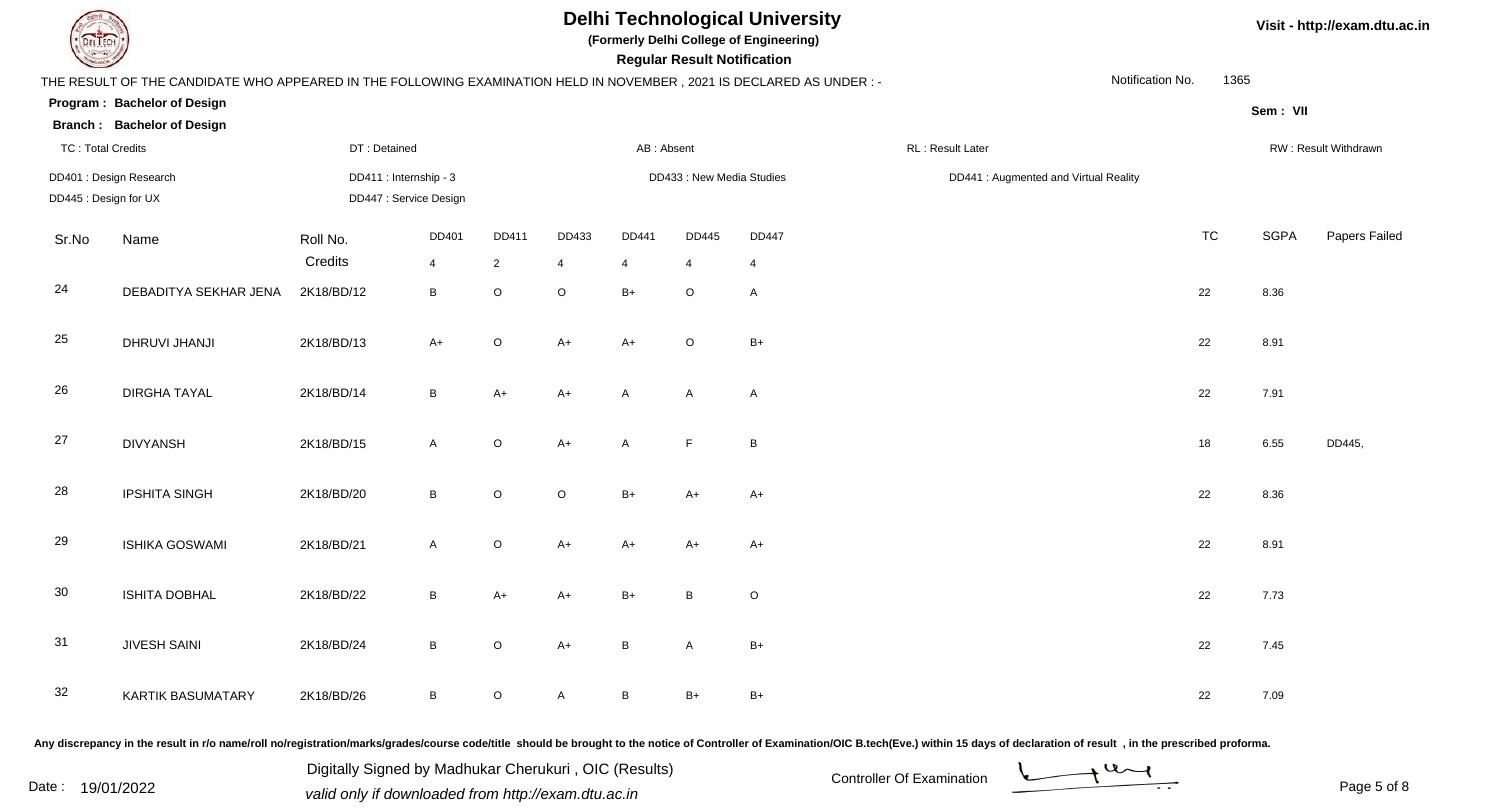

**(Formerly Delhi College of Engineering)**

|  | Visit - http://exam.dtu.ac.in |  |
|--|-------------------------------|--|
|--|-------------------------------|--|

| <b>Consultor of Persons</b> |                                                                                                                      |                                                  |                 |                |                |            | <b>Regular Result Notification</b> |              |                                       |                  |      |             |                      |
|-----------------------------|----------------------------------------------------------------------------------------------------------------------|--------------------------------------------------|-----------------|----------------|----------------|------------|------------------------------------|--------------|---------------------------------------|------------------|------|-------------|----------------------|
|                             | THE RESULT OF THE CANDIDATE WHO APPEARED IN THE FOLLOWING EXAMINATION HELD IN NOVEMBER, 2021 IS DECLARED AS UNDER :- |                                                  |                 |                |                |            |                                    |              |                                       | Notification No. | 1365 |             |                      |
|                             | Program: Bachelor of Design                                                                                          |                                                  |                 |                |                |            |                                    |              |                                       |                  |      | Sem: VII    |                      |
|                             | <b>Branch: Bachelor of Design</b>                                                                                    |                                                  |                 |                |                |            |                                    |              |                                       |                  |      |             |                      |
| <b>TC: Total Credits</b>    |                                                                                                                      | DT: Detained                                     |                 |                |                | AB: Absent |                                    |              | RL : Result Later                     |                  |      |             | RW: Result Withdrawn |
| DD445 : Design for UX       | DD401 : Design Research                                                                                              | DD411 : Internship - 3<br>DD447 : Service Design |                 |                |                |            | DD433 : New Media Studies          |              | DD441 : Augmented and Virtual Reality |                  |      |             |                      |
| Sr.No                       | Name                                                                                                                 | Roll No.                                         | DD401           | DD411          | DD433          | DD441      | DD445                              | <b>DD447</b> |                                       |                  | TC   | <b>SGPA</b> | Papers Failed        |
|                             |                                                                                                                      | Credits                                          | $\overline{4}$  | $\overline{2}$ | $\overline{4}$ | 4          | $\overline{4}$                     | 4            |                                       |                  |      |             |                      |
| 33                          | KASHYAP JYOTI DUTTA                                                                                                  | 2K18/BD/27                                       | $B+$            | $A+$           | A              | A          | A                                  | $A+$         |                                       |                  | 22   | 8.09        |                      |
| 34                          | <b>KETAN PRAJAPATI</b>                                                                                               | 2K18/BD/28                                       | $\sf B$         | $A+$           | Α              | $B+$       | $A+$                               | $A+$         |                                       |                  | 22   | 7.91        |                      |
| 35                          | MEDHANKAR SHEEL                                                                                                      | 2K18/BD/29                                       | $B+$            | $\, {\bf B}$   | A              | A          | A                                  | $B+$         |                                       |                  | 22   | 7.45        |                      |
| 36                          | MIMANSA TRIPATHI                                                                                                     | 2K18/BD/30                                       | $\, {\bf B} \,$ | $A+$           | A              | A          | A                                  | A            |                                       |                  | 22   | 7.73        |                      |
| 37                          | NAMAN CHADHA                                                                                                         | 2K18/BD/32                                       | B               | $\circ$        | $\circ$        | $B+$       | $A+$                               | $\mathsf O$  |                                       |                  | 22   | 8.55        |                      |
| 38                          | <b>NIPUN SHARMA</b>                                                                                                  | 2K18/BD/33                                       | A               | $\circ$        | $A+$           | $A+$       | $A+$                               | $\mathsf{A}$ |                                       |                  | 22   | 8.73        |                      |
| 39                          | PRANOY KANUNGO                                                                                                       | 2K18/BD/34                                       | $\, {\bf B} \,$ | $\circ$        | A              | $\sf B$    | $\circ$                            | A            |                                       |                  | 22   | 7.82        |                      |
| 40                          | PRASHANT SINGH                                                                                                       | 2K18/BD/35                                       | $A+$            | $\circ$        | A              | $A+$       | $\circ$                            | A            |                                       |                  | 22   | 8.91        |                      |
| 41                          | PUROO KUMAR ROY                                                                                                      | 2K18/BD/37                                       | A               | $\circ$        | $A+$           | A+         | F                                  | A            |                                       |                  | 18   | 7.09        | DD445,               |
|                             |                                                                                                                      |                                                  |                 |                |                |            |                                    |              |                                       |                  |      |             |                      |

Any discrepancy in the result in r/o name/roll no/registration/marks/grades/course code/title should be brought to the notice of Controller of Examination/OIC B.tech(Eve.) within 15 days of declaration of result, in the pr

Date : 19/01/2022 Valid only if downloaded from http://exam.dtu.ac.in<br>
Date : 19/01/2022 valid only if downloaded from http://exam.dtu.ac.in Digitally Signed by Madhukar Cherukuri , OIC (Results)

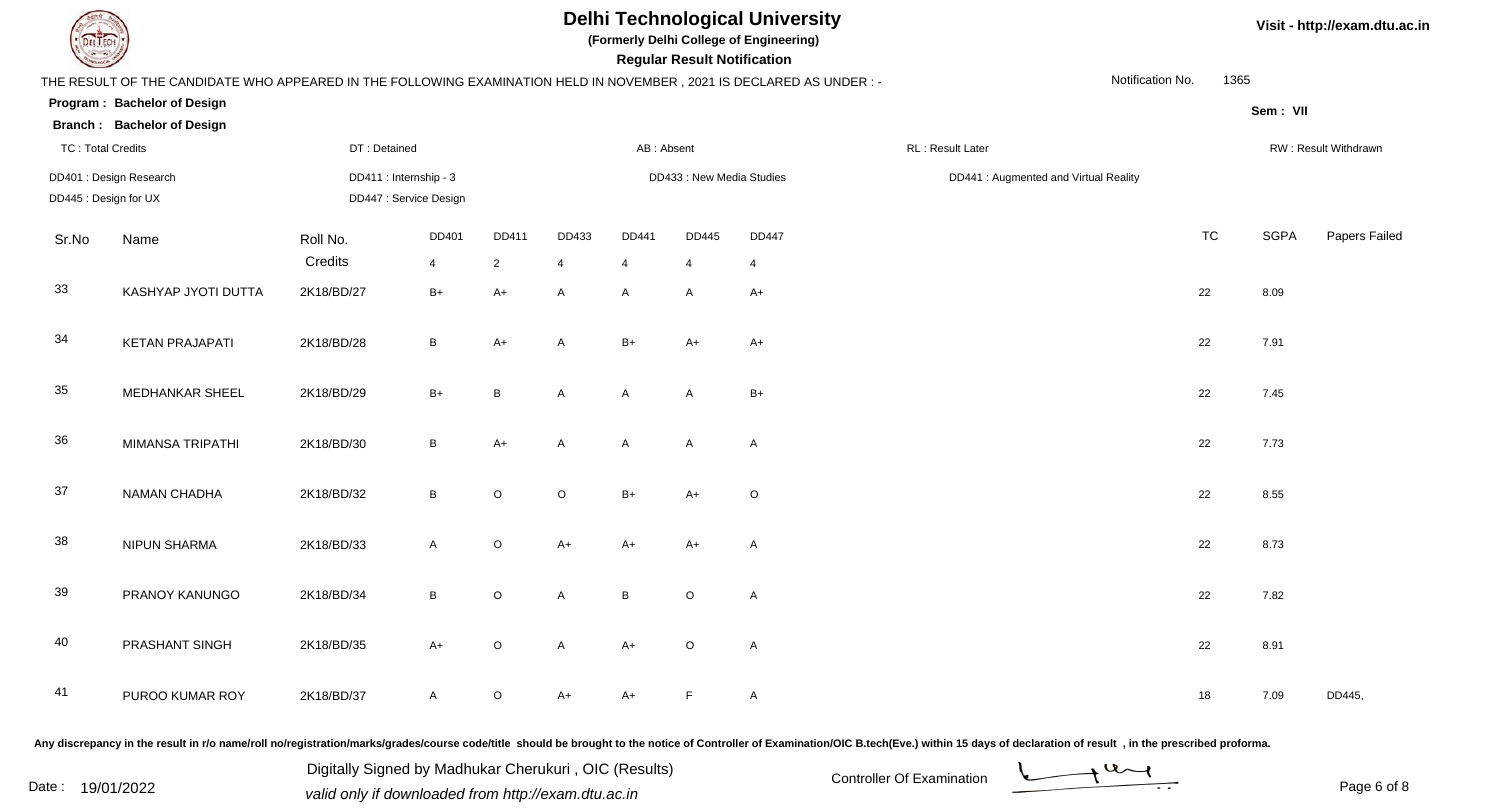

**(Formerly Delhi College of Engineering)**

**Regular Regular Results Notification** 

#### **Visit - http://exam.dtu.ac.in**

| <b>Courses I</b>                                 |                                                                                                                      |                                                  |                         |                         |                         |                         | <b>Regular Result Notification</b> |                   |  |                                       |                      |             |               |
|--------------------------------------------------|----------------------------------------------------------------------------------------------------------------------|--------------------------------------------------|-------------------------|-------------------------|-------------------------|-------------------------|------------------------------------|-------------------|--|---------------------------------------|----------------------|-------------|---------------|
|                                                  | THE RESULT OF THE CANDIDATE WHO APPEARED IN THE FOLLOWING EXAMINATION HELD IN NOVEMBER, 2021 IS DECLARED AS UNDER :- |                                                  |                         |                         |                         |                         |                                    |                   |  | Notification No.                      | 1365                 |             |               |
|                                                  | Program: Bachelor of Design                                                                                          |                                                  |                         |                         |                         |                         |                                    |                   |  |                                       |                      | Sem: VII    |               |
|                                                  | <b>Branch: Bachelor of Design</b>                                                                                    |                                                  |                         |                         |                         |                         |                                    |                   |  |                                       |                      |             |               |
| <b>TC: Total Credits</b>                         |                                                                                                                      | DT: Detained                                     |                         |                         | AB: Absent              |                         |                                    | RL: Result Later  |  |                                       | RW: Result Withdrawn |             |               |
| DD401 : Design Research<br>DD445 : Design for UX |                                                                                                                      | DD411 : Internship - 3<br>DD447 : Service Design |                         |                         |                         |                         | DD433 : New Media Studies          |                   |  | DD441 : Augmented and Virtual Reality |                      |             |               |
| Sr.No                                            | Name                                                                                                                 | Roll No.<br>Credits                              | DD401<br>$\overline{4}$ | DD411<br>$\overline{2}$ | DD433<br>$\overline{4}$ | DD441<br>$\overline{4}$ | DD445<br>4                         | <b>DD447</b><br>4 |  |                                       | <b>TC</b>            | <b>SGPA</b> | Papers Failec |
| 42                                               | RAGHAV BYALA                                                                                                         | 2K18/BD/38                                       | $\, {\bf B}$            | $\mathsf O$             | $A+$                    | A                       | $A+$                               | $A+$              |  |                                       | $22\,$               | 8.36        |               |
| 43                                               | SAHIL R                                                                                                              | 2K18/BD/40                                       | $\mathsf O$             | $\mathsf O$             | $A+$                    | $\mathsf O$             | $\mathsf O$                        | $A+$              |  |                                       | 22                   | 9.64        |               |
| 44                                               | SAMRIDH GUPTA                                                                                                        | 2K18/BD/42                                       | $B+$                    | $\circ$                 | $B+$                    | Α                       | A                                  | $B+$              |  |                                       | 22                   | 7.64        |               |
| 45                                               | SAOUMYA MANDHAR                                                                                                      | 2K18/BD/43                                       | $\, {\bf B}$            | $\mathsf O$             | $A+$                    | A                       | $\mathsf O$                        | $A+$              |  |                                       | 22                   | 8.55        |               |
| 46                                               | SNEHAL KUMAR                                                                                                         | 2K18/BD/45                                       | $\, {\sf B}$            | $A+$                    | A                       | $B+$                    | $B+$                               | $A+$              |  |                                       | 22                   | 7.55        |               |
| 47                                               | <b>VIBHOR AGARWAL</b>                                                                                                | 2K18/BD/47                                       | $B+$                    | $\circ$                 | $A+$                    | A                       | $\circ$                            | $\mathsf{A}$      |  |                                       | 22                   | 8.55        |               |
| 48                                               | <b>VINEET KAPIL</b>                                                                                                  | 2K18/BD/48                                       | $\mathsf{A}$            | $A+$                    | $\mathsf O$             | $A+$                    | A                                  | $B+$              |  |                                       | 22                   | 8.45        |               |
| 49                                               | YAMINI GUPTA                                                                                                         | 2K18/BD/49                                       | $\, {\bf B}$            | $\circ$                 | A                       | $B+$                    | $A+$                               | $\mathsf{A}$      |  |                                       | 22                   | 7.82        |               |
| 50                                               | <b>ARNAV GUPTA</b>                                                                                                   | 2K18/BD/53                                       | $\, {\bf B}$            | O                       | $A+$                    | A                       | $A+$                               | $A+$              |  |                                       | 22                   | 8.36        |               |
|                                                  |                                                                                                                      |                                                  |                         |                         |                         |                         |                                    |                   |  |                                       |                      |             |               |

Any discrepancy in the result in r/o name/roll no/registration/marks/grades/course code/title should be brought to the notice of Controller of Examination/OIC B.tech(Eve.) within 15 days of declaration of result, in the pr

Digitally Signed by Madhukar Cherukuri, OIC (Results)<br>Date : 19/01/2022 valid only if downloaded from http://oxam.dtu.ac.in Digitally Signed by Madhukar Cherukuri , OIC (Results)valid only if downloaded from http://exam.dtu.ac.in